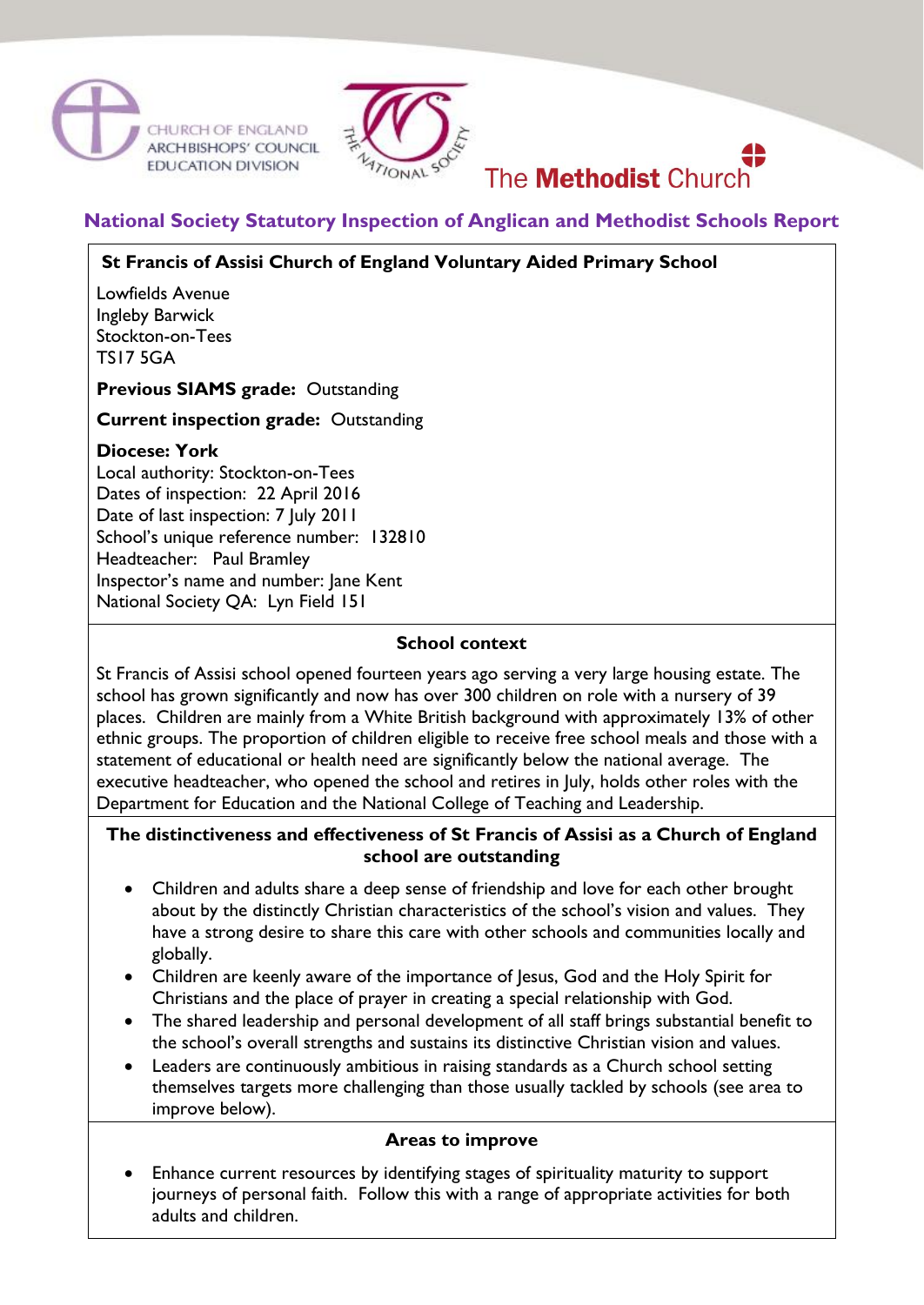### **The school, through its distinctive Christian character, is outstanding at meeting the needs of all learners**

An atmosphere of peace, joy and worship is apparent throughout St Francis of Assisi school. Its distinctive Christian values are explicit, deeply embedded and understood by all. Opportunities for reflection and spirituality run as a thread through all areas of learning. The school's distinctive Christian character has a significant impact on children, staff and families. Children attribute their high standards of behaviour to their Christian values making strong links between their attitudes to others with what they have learnt from the Bible. Peer mentoring and reconciliation are key approaches in creating highly positive relationships. The children attribute the school's Christian character to the success of these approaches. Older children refer to 'the great commandments' saying 'Jesus says "love your neighbour as yourself" so we don't really have any bullying here'. As a result, behaviour is always exemplary and standards and progress of learning are consistently above national expectation. Religious education (RE) makes a significant impact on children's spiritual, moral, social and cultural (SMSC) development, they are fully aware that the Christian faith is one of diversity and a multi-cultural world faith. Children from different ethnic and religious backgrounds respond confidently to the school's encouragement to share their family traditions and religious festivals. Those of different faith or no-faith are equally respected and valued. Children are clear how the school's values and their learning through RE helps them understand how to treat other people whatever their differences or disagreements. Close partnership with the local church enable the school to share its vision and distinctive Christian values into wider communities both locally and globally. Children volunteer their services at the church nursery group and lunch club for the elderly. They take their charity and voluntary work seriously saying 'we try and help people as much as we can, it brings everyone together'. Children have been recognised for their commitments through the Diana Award. The school's Christian character including its rich, vibrant curriculum ensures attendance is always high. There has been no persistent absence or exclusions in the school's history. This school is highly valued by its families.

# **The impact of collective worship on the school community is outstanding**

All members of the school place significant value on collective worship. Themes and reflections are continued beyond collective worship with numerous opportunities for everyone to explore their own spirituality. Parents describe how children share their reflections and experiences at home, for example, using ideas from the spiritual garden at school in their own gardens, singing worship songs at home and encouraging the family to share grace before a meal. Children have a deep understanding of the teachings of Jesus and are able to explain and apply them in their everyday lives. They talk with an impressive degree of understanding about God as Father, Son and Holy Spirit and identify how the three wick candle used for worship helps them focus on the three persons of God. Placed at the start of each day collective worship instils a sense of peace appreciated by all. Year 2 and 3 children describe collective worship as 'a mode of peace'. They talk with joy about how they sing and pray about 'how amazing God is and how he looks after us all the time and how much he loves us'. Children deepen their understanding of the things they have experienced in worship as they reflect on messages and teachings. They are inspired to apply them to personal behaviour and attitudes throughout the day. Collective worship includes a wide range of activities, a variety of settings and engages different visitors and leaders. It maintains a distinctive structure including prayerful reflection, stories and teachings from the Bible and clear Anglican rituals and traditions. Children and adults willingly engage in prayer and spiritual reflection including joining in communal prayers and blessings by heart. There is a highly developed interpretation of spirituality across the school community. Leaders are keen to expand on the detail of this by identifying stages of spiritual maturity to support journeys of personal faith. Children of all ages are actively involved in the planning and leadership of collective worship. They use their free time to prepare resources and materials. Staff give careful consideration to children's suggestions to improve and reshape acts of worship. Children say they believe their evaluations are valued and listened to. Collective worship